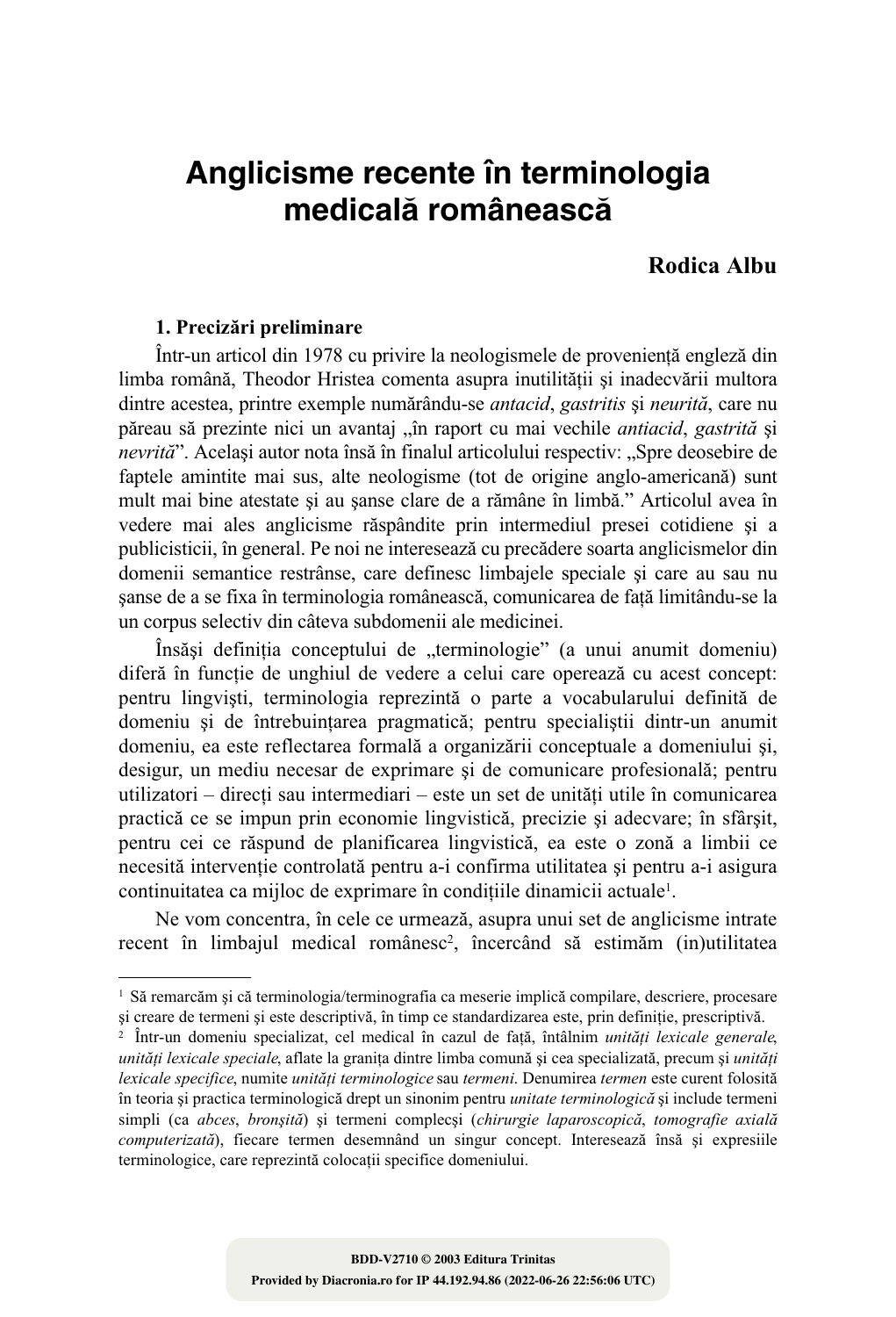#### RODICA ALBU

acestora atât prin raportare la normele internationale de standardizare a terminologiei, cât și prin raportare empirică la nevoile, de ordin profesional, dar si psihosocial, ale utilizatorilor intervievati.

Regulile generale pentru formarea termenilor (conform ISO) sunt: (a) *concizia* (un termen trebuie să fie concis; dacă este prea lung, se va scurta pentru economie lingvistică); (b) *acuratețea lingvistică* (un termen trebuie să se poată plia pe conventiile morfologice, ortografice și fonetice ale limbii în care este introdus); (c) *motivația* (un termen trebuie, pe cât posibil, să reflecte caracteristicile conceptului pe care îl reprezintă); (d) monosemia (ideal este ca fiecărui concept să-i corespundă un singur termen, iar fiecare termen să fie alocat unui singur concept din domeniul avut în vedere); (e) *capacitatea de a produce derivate* (un termen trebuie să poată produce derivate). În ce măsură aceste reguli se reflectă în optiunile terminologice ale medicilor?

Constatăm că, în domeniul medical, terminologia este folosită în mod direct de către medici (care sunt utilizatori directi) în relatia medic-medic sau mediccadru medical mediu sau într-un proces de intermediere, de către mediciprofesori în procesul didactic, precum și de către terminologi, traducători, autori de glosare sau de către autorii unor materiale de stiintă popularizată (medici, dar si ziaristi sau cititori cu experientă)<sup>3</sup>. Avem în vedere, în prezentarea de fată, atât utilizarea terminologiei în mod direct, cât și în procesul didactic.

## 2. Objective

Ne propunem să discutăm sansa de standardizare a unor termeni medicali din limba engleză pe care i-am identificat în discursul medical actual, dar și functia acestora în situatii de comunicare. Ne bazăm pe un corpus în continuă creștere, selectat din note de curs, bibliografie, buletine de analize medicale și, de asemenea, în urma observării unor situatii de comunicare ca evenimente stiintifice, prezentări în programele TV și în presa scrisă, dialog medic-cadru medical mediu, dialog medic-student, interviu-chestionar. Urmărim: (1) frecvența și, implicit, gradul de fixare a acestor termeni în diferite tipuri de discurs medical, oral sau scris, în utilizare directă sau în situatii de intermediere<sup>4</sup>; (2) problemele de adaptare ortografică, fonetică și morfologică; (3) utilitatea sau inutilitatea termenilor vizați; (4) găsirea unei explicații psihologice sau sociale pentru folosirea lor, precum și identificarea consecințelor pragmatice în contextul de comunicare.

<sup>3</sup> Rezultă, în consecință, un set de varietăți numite de E. Coseriu diafazice, iar de Gregory (1967) diatipice, care reprezintă reflectarea în limbă a caracteristicilor recurente de folosire situațională a limbii de către utilizator. Opțiunile acestuia sunt în funcție de: *domeniul discursului* – tehnic sau nu, modul discursului (mediul de propagare) - oral, scris și relația cu interlocutorul - personală (discurs formal sau informal) sau functională (de exemplu, discurs didactic sau nedidactic).

Situațiile de intermediere apar în procesul didactic (medici adresându-se studenților), în elaborarea unor glosare și dicționare de specialitate, în comunicarea cu cadrele medicale medii și în comunicarea cu pacienții și implică selecția din eventuale serii sinonimice a acelor unități lexicale adecvate functional situatiei de comunicare.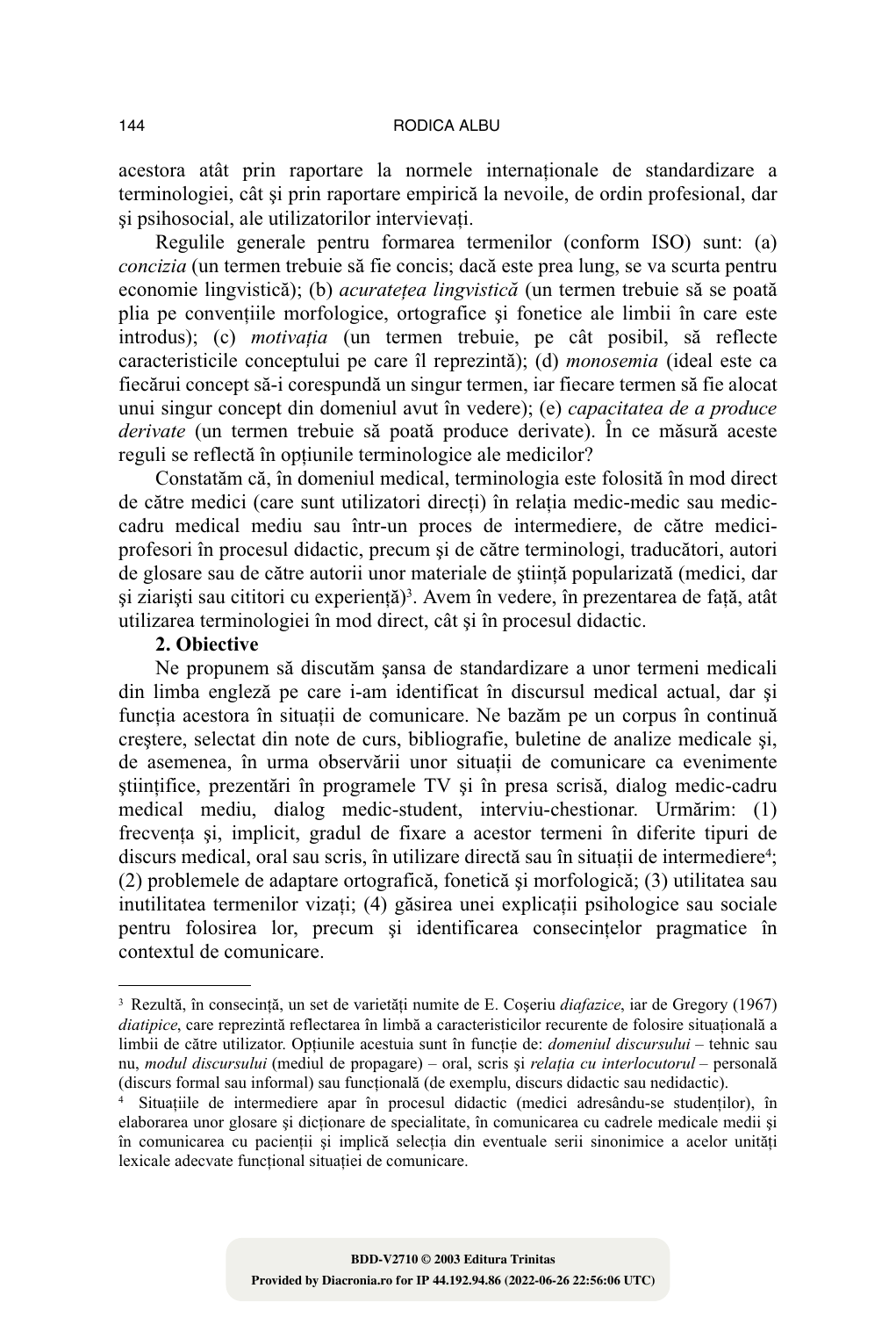## 3. Prezentarea și analiza selectivă a corpusului

În cele ce urmează, vom selecta un număr limitat de termeni, cu precădere din subdomeniile explorării funcționale și a analizei de laborator, a gastroenterologiei și a gastroenterologiei chirurgicale. Vom cita surse scrise, dar si fragmente de discutii între autoarea acestei comunicări (A.R.) și trei medici, A.S., N.Z. și I.T.

3.1. În subdomeniile analizelor de laborator și explorărilor funcționale, observăm întrebuintarea universalizată, în urma introducerii aparaturii moderne de efectuare a analizelor, a numerosi termeni, dintre care mentionam prescurtările pentru tipurile de lipoproteine: LDL (eng. low-density lipoprotein), HDL (eng. high-density lipoprotein), LDL (eng. low-density lipoprotein), VLDL (eng. very low density lipoprotein), VHDL (eng. very high density lipoprotein). Același principiu al reducerii unităților terminologice la inițialele cuvintelor componente se regăsește și în RBC (eng. red bloood cell, dar și erythrocite, red blood corpuscle, red cell, red corpuscle; rom. pl. eritrocite, globule rosii), WBC (eng. leucocite; rom. pl. leucocite, globule albe), LYM (eng. lymphocite; rom. pl. *limfocite*). Când se face electrocardiograma  $($ " $EKG-uI$ "), se vorbește de  $aVR$ (eng. *Right*), pron. [a ve er] sau [a ve re] într-un context ca: "în aVR observăm unde q" și, în mod similar, de aVL (eng. Left), (pron. [a ve el]) și aVF(eng. Foot), (pron. [a ve ef]) (R.A:. "Ce înseamnă aV?" AS: "Augmentation Volt" IT, NZ:  $Nu$  stiu.").

Sistemul paracrin difuz este denumit A.P.U.D., scris si APUD (eng. "amine precursor uptake and decarboxilation" - Gherasim 1999; "amino-protein uptake *decarboxilation*" – A.S.; sin. "*sistem paracrin difuz*" – AS, IT). In acelasi mod sunt etichetate si secretiile acestui sistem, de exemplu, ACTH (eng. *adrenocorticotropic hormone*), adică *adrenocorticotropina* (Harrison 2003: 2167) și VIP (eng. vasoactive intestinal peptide). Uneori, termenii sunt hibrizi și acest lucru se reflectă în abrevieri. Se vorbeste, de exemplu, de testul pentru "imunoreactivitatea tripsin-like (ITL)" (Harrison 2003: 1915), unde ITL este un asemenea produs hibrid.

Termenul A.P.U.D, omonim cu binecunoscutul latinism *apud*, nu apare numai în jargonul medical oral, ci și în tratatele de specialitate, ca, de altfel, și ceilalți termeni menționați. Iată câteva contexte edificatoare:

Sistemul paracrin difuz este cel din care se formează hormonii locali. adică autacoizii. Tot tubul digestiv are acest sistem paracrin difuz sau A.P.U.D. Din acest pool de substanțe aminate – proteice – prin decarboxilarea lor, apar hormonii locali, adică substanțele cu acțiune locală.

Un exemplu de hormon local este somatostatina/somatostatinul, secretată/ secretat de intestin, având rolul de a inhiba restul hormonilor digestivi, care aparțin tot sistemului A.P.U.D., pe care îi blochează: secretina (stimulează secreția intestinală), gastrina (stimulează secreția gastrică), colecistochinina (se sintetizează în duoden, dar produce contracția veziculei biliare),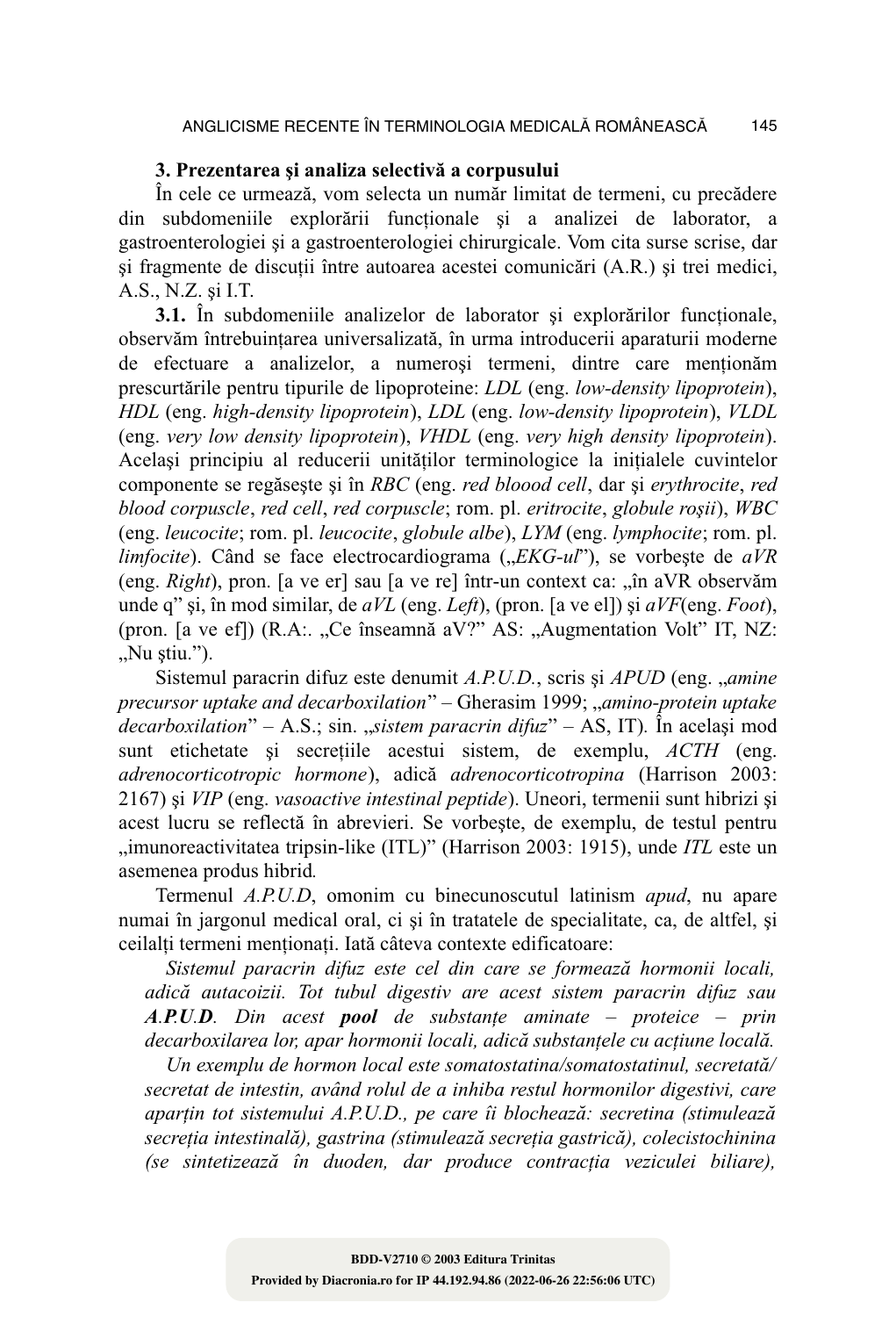#### RODICA ALBU

hepatocrinina (se sintetizează în duoden și stimulează secreția bilei în ficat). Acest stomatostatin s-a pus în evidentă și în formatiuni nervoase din sistemul nervos central (talamus, hipotalamus, trunchi cerebral); ca urmare, denumirea de sistem paracrin difuz este justificată. " (AS, prezentare orală, discurs didactic)

Sindromul Cushing apare în tumorile secretate de ACTH sau de factor eliberator de ACTH. (Gherasim 1999: 1072)

"20-50% din gastrinoame evoluează în cadrul sindromului MEN I ("Multiple Endocrine Neoplazia I").[...] Gastrinomul asociat cu sindromul MEN are o evolutie de obicei benignă. MEN I este o eroare a reglării sau a diferențierii crestei neurale embrionare [...] Componentele endocrine ale acestei creste neurale fac parte dintr-un subsitem al celulelor APUD. Celulele tumorilor neuroendocrine păstrează, toate, capacitatea de preluare și decarboxilare a precursorilor aminici: Amine Precursor Uptake and Decarboxylation (APUD). Neoplasmele derivate din aceste celule se numesc «APUDoame»." (Gherasim 1999: 1062)

Celulele tumorale conțin granule secretorii și își mențin capacitatea de captare si decarboxilare a precursorilor aminici (amino precursor uptake and decarboxilation  $-$  APUD), un proces esential pentru producerea neurotransmitătorilor monoaminici, cum sunt serotonina, dopamina si histamina. Această caracteristică a condus la denumirea de «APUDoame» pentru neoplasmele derivate din aceste celule [...]" (Harrison 2003: 637- $638)^5$ 

Este limpede că *APUD* a intrat definitiv în terminologia românească de specialitate. Este concis, motivat, productiv (vezi derivatul APUDom, pl. APUDoame), dar prezintă încă unele inconstanțe și curiozități ce țin de ortografie. În bibliografia de specialitate apare cu sau fără puncte după fiecare literă, urmat sau nu de cratimă în termenului derivat – APUD-oame sau APUDoame - și, în acest ultim caz, într-o inedită combinație de litere mari și mici. Se pare însă că dificultățile de ortografiere nu reprezintă un criteriu suficient pentru a împiedica standardizarea unui termen (v. criteriile ISO supra). Aceleași probleme apar, de altfel, și pentru specialiștii și terminologii anglofoni.

Observăm, în citatele de mai sus, și alte anglicisme. Pool, folosit pentru localizare, sugerează o cantitate mare sau întreaga cantitate a unui material prezent în corp, de exemplu, "pool-ul de glucoză" sau "pool-ul celular" (A.S., I.T.,. pron. [pul] sau [pol]). Celelalte –  $ACTH$  și  $MEN$  – se încadrează în lunga serie a prescurtărilor ce reflectă ordinea cuvintelor din limba engleză în cadrul grupului nominal, chiar dacă fiecare cuvânt în parte provine din același fond comun greco-latin.

146

 $5$  Toate sublinierile ne apartin (R.A.).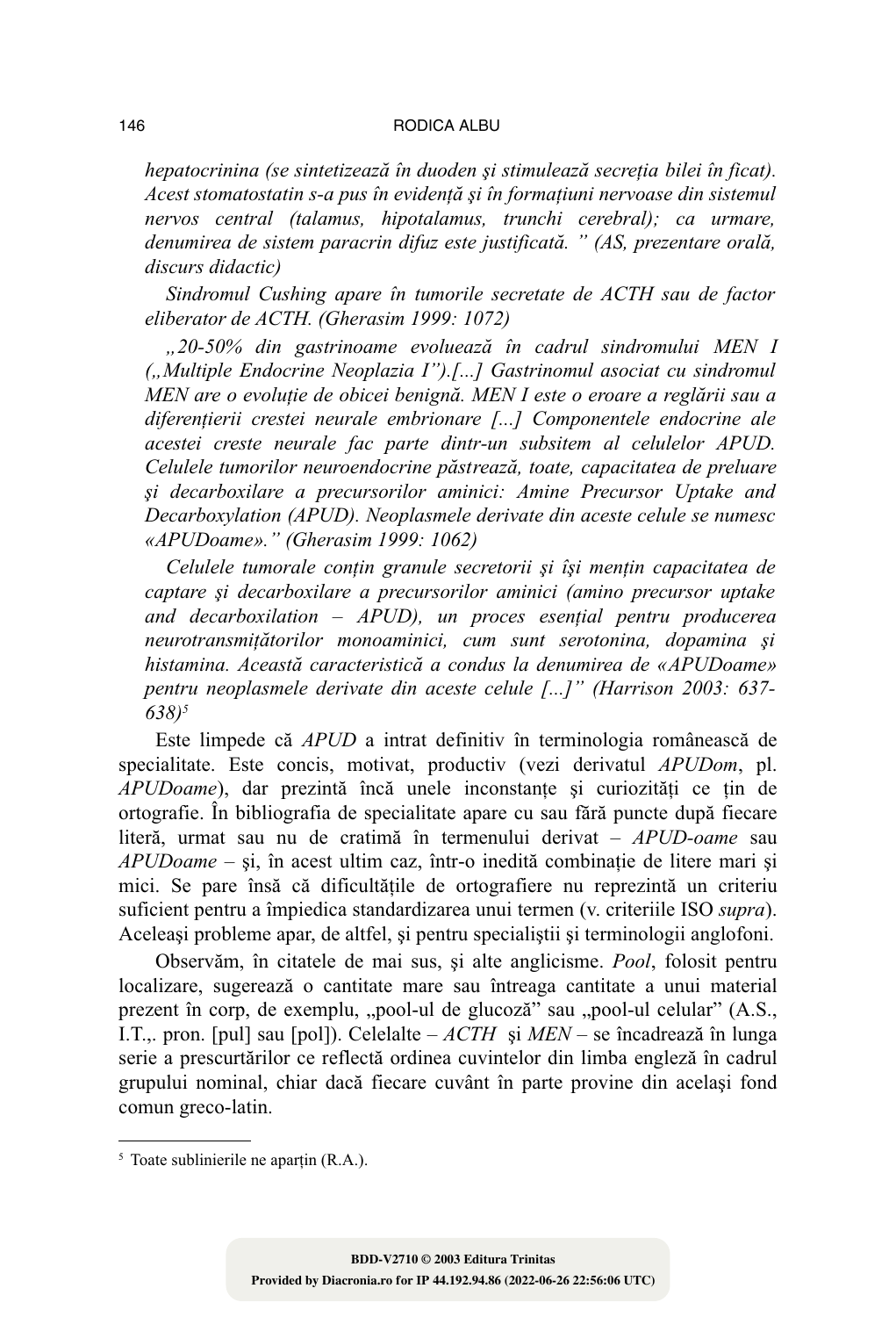Din notele bazate pe discursul oral, selectăm următoarele exemple: rate (sinonim *ritm* – acesta din urmă pierde teren), de exemplu, "rate-ul de stimulare", urmat de o autocorectare explicativă: "frecvența, ritmul de stimulare") (A.S., discurs oral, didactic); *Sleep apnea* (A.S. discurs oral, "apnee din timpul somnului") size, de exemplu, "size-ul undei"; spike "vârf de undă"; spike-potential (sin. overshoot, potențial de vârf), maximul obținut după excitarea unui nerv; threshold (sin. prag), de exemplu, "threshold-ul de stimulare" sau chiar "threshold-ul of stimulation" (A.S., discurs oral, didactic. Merită reprodus, din motive sociolingvistice, si următorul dialog: R.A. ...îl folosiți și când vă adresați cadrelor medicale medii?" AS: "Nu, dar colegii știu, iar studentii trebuie să stie.").

3.2 Din subdomeniile gastroenterologie și chirurgie, cu precădere gastroenterologie chirurgicală, selectăm *starvare* (Gherasim 1999: 889), folosit ca sinonim cu iz de termen de specialitate pentru *înfometare*, precum și menționarea, în paranteze de această dată, a terminologiei internaționale curente: "Suntul portcav transjugular intrahepatic (TIPS)" (Gherasim 1999: 938); "constipația prin obstrucția de ieșire ("outlet obstruction")" (Gherasim 1999: 558).

Notăm hibridizarea terminologiei, reflectată în sigle, probabil în functie de vechimea termenilor. Astfel, spre deosebire de cazurile de mai sus, care păstrează ordinea din engleză a cuvintelor din grupul nominal, în următoarele sigle indicate în paranteze ordinea initialelor reflectă un standard terminologic românesc deja consacrat: "Hipertensiunea portală (HTP)" (Gherasim 1999: 917); "peritonita bacteriană spontană (PBS)" (Gherasim 1999: 939)

3.3 Din subdomeniul chirurgie, incluzând gastroenterologia chirurgicală, selectăm binecunoscutul by-pass, cu sinonimul sunt (eng. bypass, shunt<sup>6</sup>, Năstase 2002), însoțit, în contextul următor, de alte două anglicisme: "Variante chirurgicale în chirurgia de  $by$ -pass: end to side și end to end." (relatat de N.Z.; comunicare orală, utilizator direct – congres de gastroenterologie chirurgicală).

Din aceeasi sursă cităm și următoarea mostră de limbaj hibrid, anglo-român: "*Gastrobinding-ul* este *gold-standardul* chirurgical pentru stomac la pacienții obezi" (relatat de NZ; comunicare orală, utilizator direct – congres de gastroenterologie chirurgicală).

## 4. Observatii finale

Termenii pe care i-am selectat pentru lucrarea de față au intrat recent în limbajul medical românesc – cu excepția termenului  $by-pass$ , înregistrat deja în Marcu  $1978 - si$  se află în stadii diferite de acomodare lingvistică. În variantele scrise constatăm, ca și în multe alte domenii, abundenta, justificabilă prin

<sup>&</sup>lt;sup>6</sup> Merriam-Webster 1996: **by/pass** – surgically-established shunt; **shunt** – a passage by which a bodily fluid (as blood) is diverted from one channel, circulatory path, or part to another.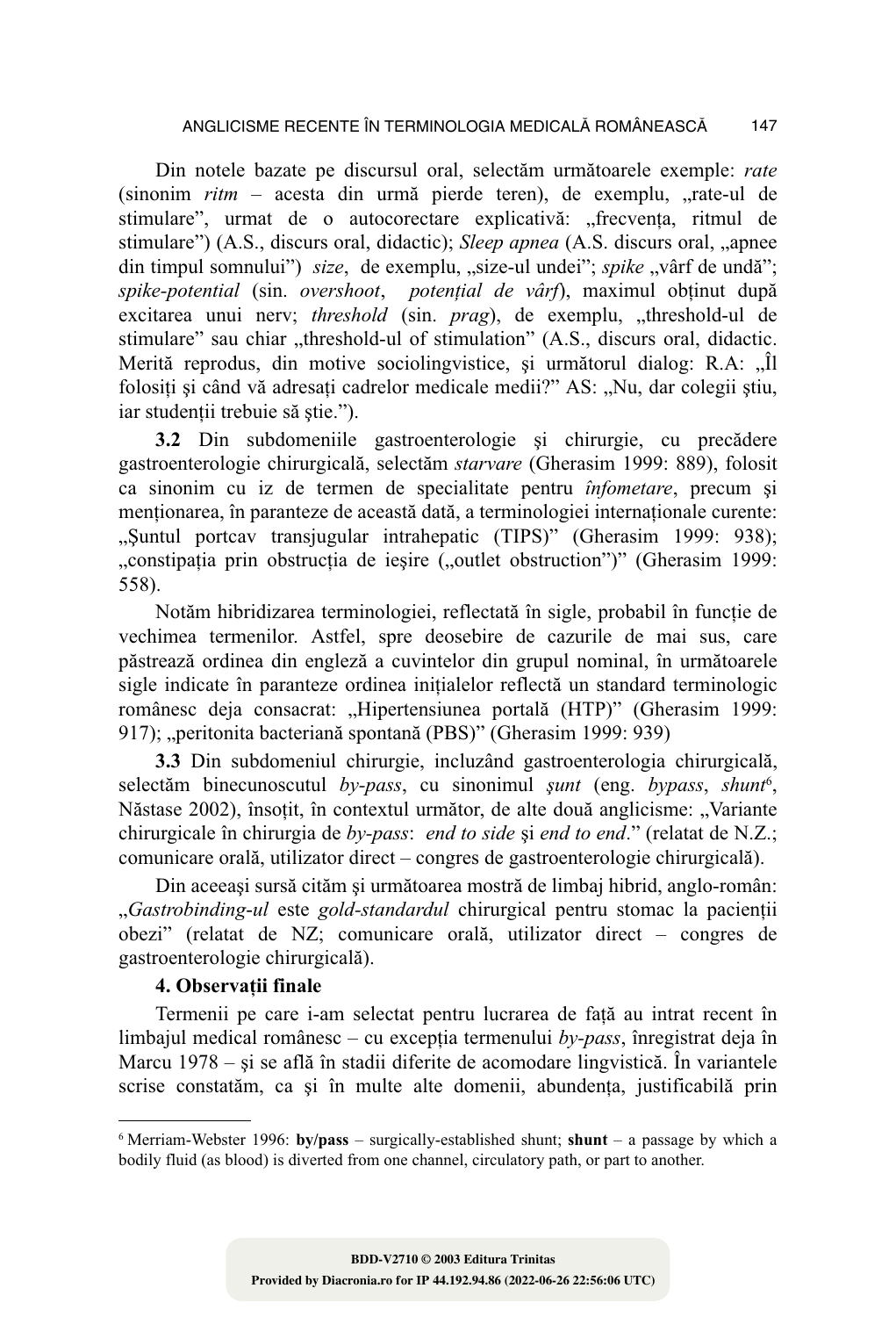concizie, a abrevierilor și, în legătură cu acestea, amalgamarea literelor mari și mici (aVR, APUDoame), ezitări în privinta folosirii cratimei în cazul unor forme derivate (APUD-oame sau APUDoame), dar și prezența cratimei în cazul celor mai multe dintre formele articulate (pool-ul, rate-ul, gastrobinding-ul, dar goldstandardul). În limbajul oral, majoritatea abrevierilor sunt perfect acomodate la pronuntia românească<sup>7</sup>, fie ca initialisme<sup>8</sup>, fie ca acronime<sup>9</sup>, Există însă multe variante și chiar ezitări în cazul aceluiași vorbitor, în pronuntia termenilor neprescurtați, în funcție de gradul de cunoaștere a limbii engleze de către utilizator, dar și de adaptarea la auditor. Observăm, de asemenea, chiar în zona terminologiei recente, inconsecventa în privinta optiunii pentru o variantă românească, una englezească sau chiar una franceză. Se spune, de pildă, HIV, ca în engleză (eng. human immunodeficiency virus), dar SIDA (intrat din franceză<sup>10</sup> si explicat ca "sindrom de imunodeficientă câstigată" în Gherasim 1999: 393 sau "dobândită") și nu AIDS (eng. *acquired immunodefficiency syndrome*). În mod asemănător, se vorbește de ACE (antigenul carcinoembrionic) și nu de CEA (carcinoembryonic antigen) (Gherasim 1999: 247), tot așa cum în genetică se spune ADN si nu DNA.

O seamă de termeni au apărut în urma cercetărilor de dată relativ recentă, care au focalizat interesul comunitătii stiintifice medicale internationale, ca în cazul celor legate de sistemul paracrin difuz (APUD) sau ca urmare a standardizării internationale a terminologiei, datorită progresului tehnologic recent și diseminării aparaturii și tehnologiilor de laborator, introduse azi și pe piața românească (LDL, aVR, RBC). Alții au pătruns în urma "contaminării" prin studiul bibliografiei în limba engleză și prin participare la manifestări științifice internaționale și, în legătură cu aceasta, par a fi uneori introduși atât în limbajul scris, cât și în cel oral, pentru marcarea apartenenței la o elită profesională și la o comunitate internațională (gastrobinding). Introducerea lor, fie măcar și între paranteze, în tratate sau în discursul didactic are și o motivatie pedagogică și pragmatică, vizându-se educarea tinerei generații pentru a se integra – și terminologic – în comunitatea profesională globală (toate exemplele menționate, dar și multe altele, ca pacemaker, turnover, sleep apnea).

În fine, în anumite contexte de comunicare, în funcție de participanți, anglicismele par să reprezinte un mod de marcare a solidaritătii cu interlocutorul (gold-standard, sugerând un "noi stim ce înseamnă aceasta", unde implicitul

<sup>7</sup> Preferinta merge spre plasarea anterioară a sunetului [e] în pronuntia unor consoane, de exemplu, R este pronuntat ca [er]. Un contraexemplu este RMN [re me ne], unde se pleacă de la termenul românesc rezonanță magnetică nucleară.

<sup>&</sup>lt;sup>8</sup> Abrevieri în care se pronuntă, pe rând, numele literelor care le compun, ca LDH, aVR.

<sup>&</sup>lt;sup>9</sup> Abrevieri pronunțate ca un singur cuvânt, de exemplu, *APUD*.

<sup>&</sup>lt;sup>10</sup> "Syndrome d'immuno-défficience acquise" (Le Robert dictionnaire d'aujourd'hui, 2000) sau "syndrome immuno-défficitaire acquis" (Le petit Larousse, 1993).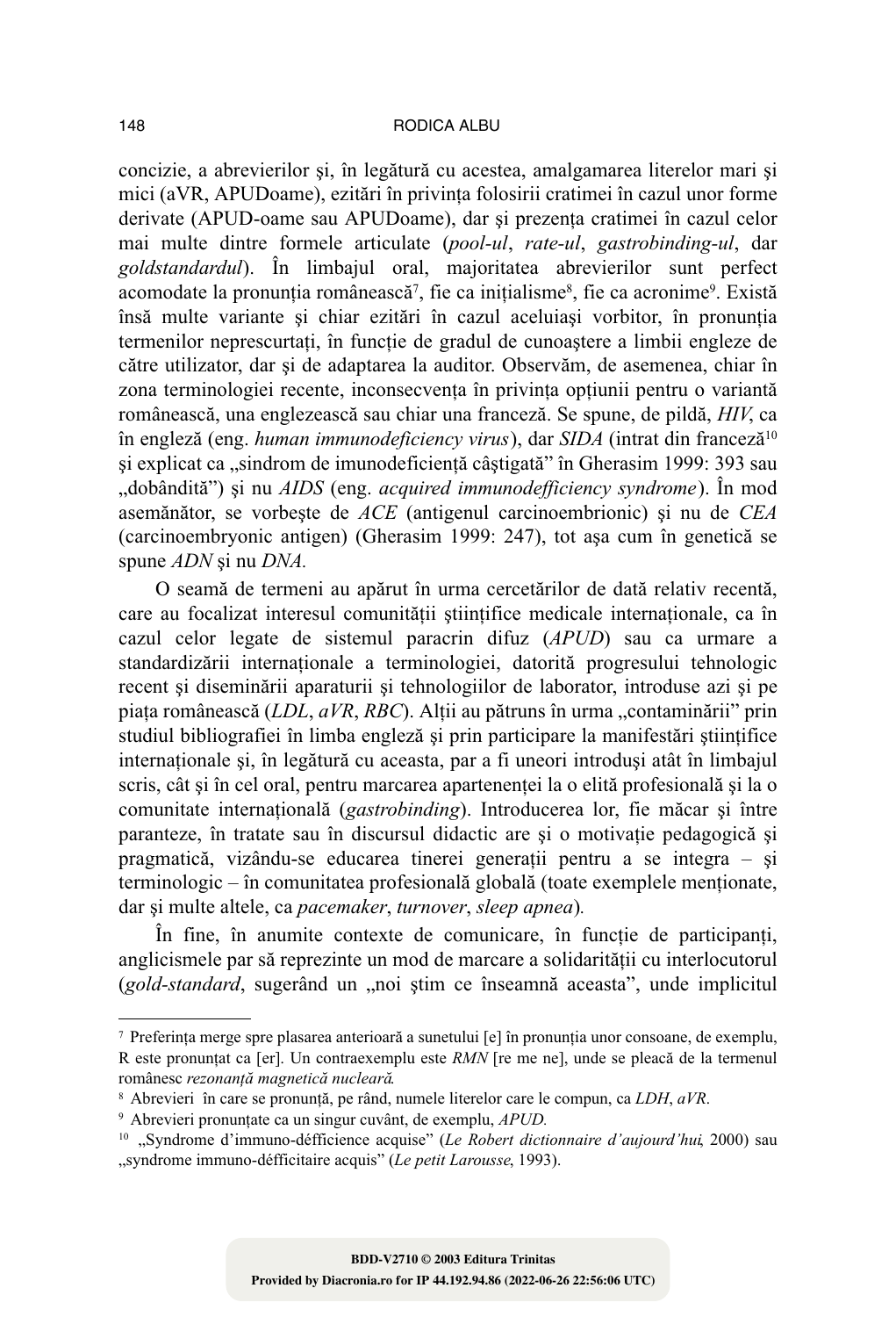pronume de solidaritate indică apartenenta la grupul medicilor sau, cum a fost în cazul discutiilor pe care le-am avut cu medicii, la grupul stiutorilor de engleză) sau a distanței față de acesta ("noi așa spunem, chiar dacă voi nu știți" – de exemplu, cu referire la menopauză, "problema imaginii de sine, self-esteem, cum se spune", la TVR1, 23 mai 2003). Această observatie nu priveste, după cum ilustrează și exemplele, numai nucleul "hard" al terminologiei de specialitate, ci si partea care tine de lexicul comun "educat".

Uneori, prezenta anglicismului nu ni se pare acceptabilă decât, cel mult, ca informatie prezentă între paranteze în discursul didactic, pentru că nu se poate justifica prin concizie si prin acuratete lingvistică si nici prin motivatie. Un exemplu din această serie nedorită este apariția în limbajul medicilor români a unui termen ca *threshold* (si a unor sintagme tip pidgin, ca "threshold-ul de stimulare" si chiar "threshold-ul of stimulation"), pentru care românescul *prag* este un echivalent perfect.

Dintre termenii discutați, abrevierile pot fi considerate ca definitiv intrate în terminologia medicală românească, dar cu frecvente diferite de întrebuintare. Dacă unele apar în mod curent pe buletinele cu rezultatele analizelor de laborator, altele par să rămână doar mentionate între paranteze în tratatele de specialitate. Chiar si cele dintâi sunt mai mult recunoscute vizual decât pronuntate. Cât despre celelalte anglicisme din limbajul medical românesc actual, semnificatia prezentei lor depinde mult de contextul de comunicare, în care devin indici sociolingvistici ai solidarității sau distanței, ai apartenenței la un grup social sau la o comunitate de discurs. Nu în ultimul rând, prezenta lor tine și de o psihopedagogie globalistă, care obligă la initierea neofitului în misterele unui cod ce transcende, ca și în numeroase alte domenii ale științei și tehnologiei, limbile nationale.

#### **Bibliografie**

- Gherasim, L., (ed.), Medicina internă. Vol. III. Bolile digestive, hepatice și pancreatice, București, Editura Medicală, 1999.
- Harrison, T.R., (editor-sef fondator), Harrison. Principiile medicinei interne, 14th edition. Ediția a II-a în limba româna, 2 vol., București, Teora, 2003<sup>11</sup>.
- Hristea, Theodor, Neologisme de proveniență engleză, în "România literară", XI, nr. 18 (4 mai)/1978, p. 19.

Florin Marcu, Constant Maneca, Dicționar de neologisme, ediția a III-a, Editura Academiei Române, 1979.

<sup>&</sup>lt;sup>11</sup> Recenta înlocuire a tratatului de medicină internă, editat de L. Gherasim, cu tratatul Harrison în bibliografia obligatorie pentru rezidențiat nu pare să vină cu schimbări terminologice radicale în direcția anglicismelor, deoarece traducătorii, ei înșiși medici, au urmat tradiția "hibridă" din lucrările românesti anterioare.